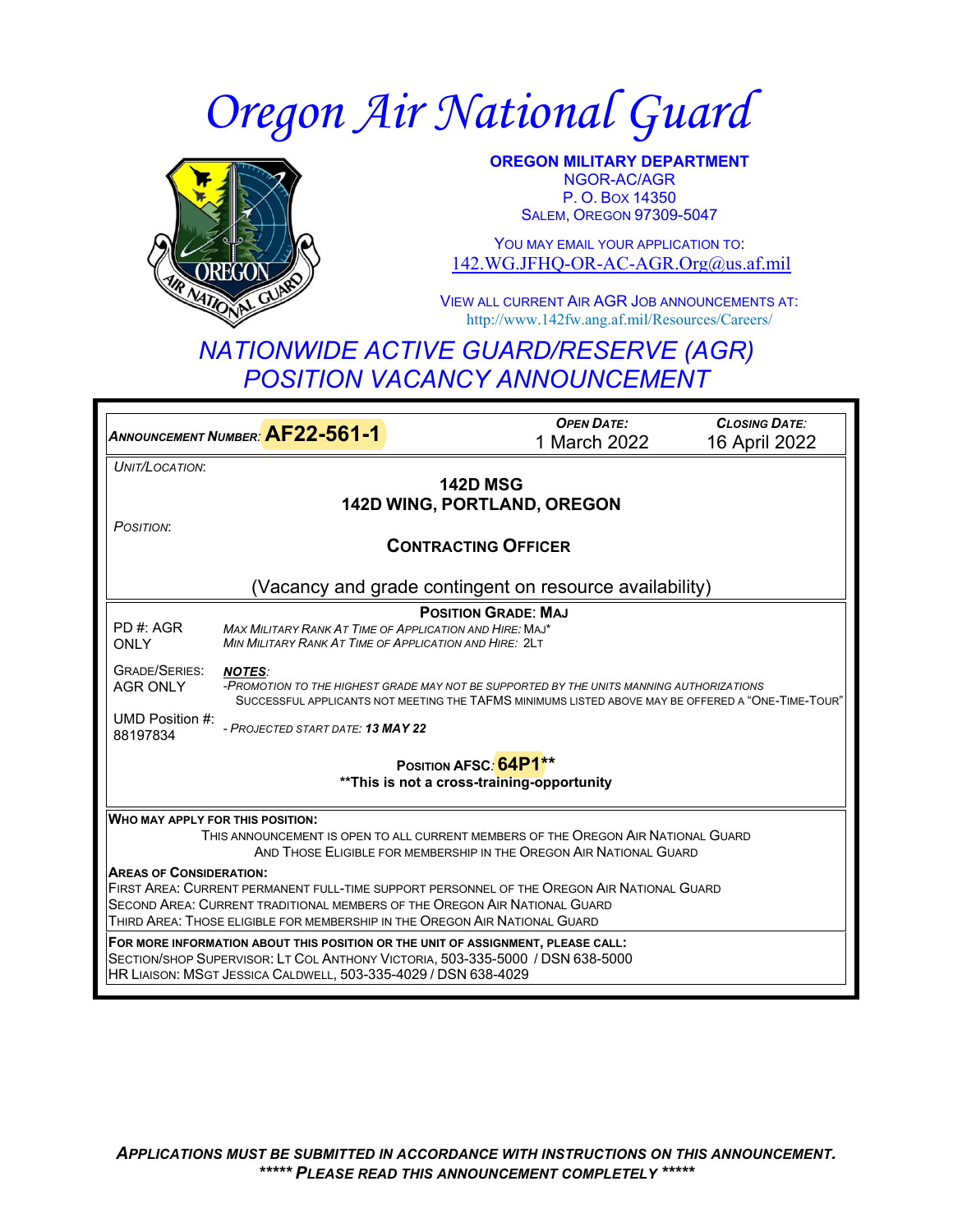## **DESCRIPTION OF DUTIES**

1. Accomplishes contracting processes and functions. Performs acquisition planning to include analyzing purchase requests and technical documents for suitability and determining the proper contracting method and contract type. Prepares and distributes solicitations. Evaluates offers, including cost or price analysis, contractor responsibility and responsiveness to solicitation, and evaluating other selected factors (e.g., quality, contractor management and facilities, delivery, etc.). Selects contract source, assembles contracts, and makes awards. Administers contracts to ensure contract compliance. Negotiates modifications, and takes termination actions for convenience of the government or for default.

2. Coordinates contracting activities. Advises commander and staff on contracting operations, as well as impact of new directives and policy on the contracting system. Coordinates with other functional activities to accomplish advance planning and ensure adequacy and correctness of contracting approach, lead-time, purchase descriptions, specifications, funding, etc. Confers with other government agencies, military departments, and commercial concerns to explain mission requirements, contractual interpretations, and policy, program interpretation. Coordinates with staff agencies to accomplish overall mission.

3. Formulates contracting policies and procedures. Analyzes contracting system and establishes policies and procedures necessary to improve contracting process and its customer support. Establishes policies based on sound business practices and highest standards of ethical conduct and fiscal responsibility. Develops automated systems essential to enhancing contracting efficiency. Manages military and civilian career development programs to ensure individuals have the opportunity for training, education, and experience needed for mission success and personal advancement.

4. Plans, organizes, and directs contracting operations. Directs contracting functions and fosters environment where contracting activities and customers form teams dedicated to meeting Air Force requirements. Determines organizational structure, physical facilities, and personnel requirements for accomplishing contracting responsibilities. Directs accomplishment of contracting system functions, ensures contracting system is responsive to mission needs and requirements, and ensures compliance with statutory and regulatory requirements. Develops and implements internal systems and processes, manual and automated, required to accomplish and monitor the contracting mission.

5. Other Duties as required

#### **ELIGIBILITY REQUIREMENTS FOR ENTRY INTO THE AGR PROGRAM**

- Member must meet all eligibility criteria in ANGI 36-101, The Active Guard/Reserve Program.
- Must be a member or eligible to become a member of the Oregon Air National Guard.
- Member will be required to hold a compatible military assignment in the unit they are hired to support.<br>Member's military grade will not exceed the maximum military duty grade authorized on the Unit Mann
- Member's military grade will not exceed the maximum military duty grade authorized on the Unit Manning Document (UMD) for the position.
- $\triangleright$  Member must meet the physical qualifications outlined in AFI 48-123, Medical Examination and Standards, Attachment 2 before being placed on an AGR tour.
- Member must have retainability to complete the tour of military duty.
- Member must not be eligible for, or receiving a federal retirement annuity.
- Member must comply with standards outlined in AFI 36-2905, Fitness Program to be eligible for entry into the AGR program.
- $\triangleright$  Member must hold required AFSC or be eligible for retraining (if applicable) and meet all eligibility criteria in AFECD/AFOCD

### **ADDITIONAL INFORMATION**

- $\triangleright$  AGR members will participate with their unit of assignment during Regular Scheduled Drill (RSD).
- AGR tour lengths in the State of Oregon are governed by Director of Staff Air
- $\triangleright$  Initial AGR tours in Oregon will not exceed 3 years; follow-on tours will be from 1 to 6 years, per ANGI 36-101 and ORANG force management policy
- Selectee will be required to participate in the Direct Deposit Electronics Funds Transfer program.
- A law enforcement background check may be required prior to appointment to this position; by submitting a resume or application for this position, you authorize this agency to accomplish this background check.
- Selected member will require a Contracting Officer Review Board (CORB) prior to selection.

*APPLICATIONS MUST BE SUBMITTED IN ACCORDANCE WITH INSTRUCTIONS ON THIS ANNOUNCEMENT. \*\*\*\*\* PLEASE READ THIS ANNOUNCEMENT COMPLETELY \*\*\*\*\**